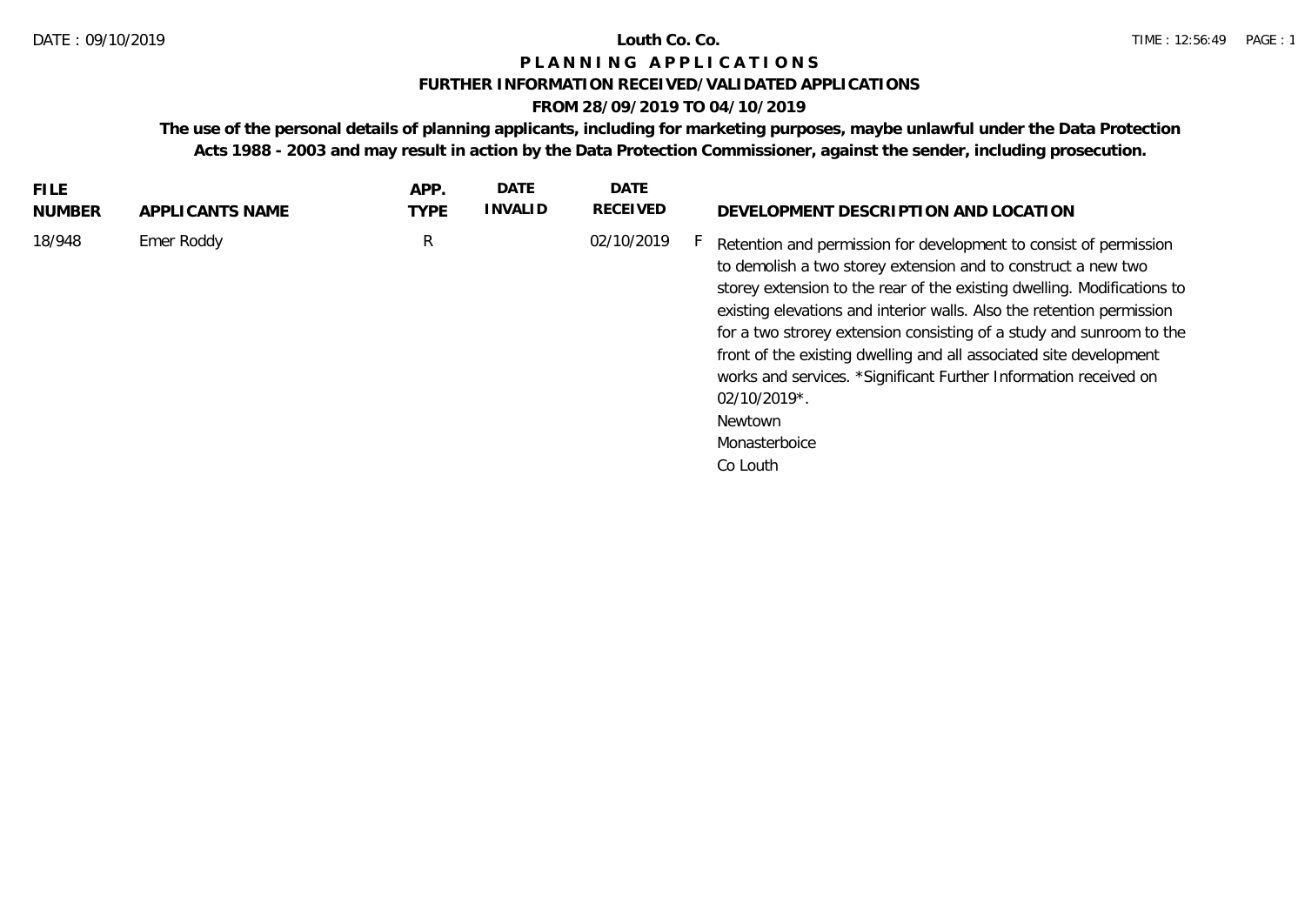### **FURTHER INFORMATION RECEIVED/VALIDATED APPLICATIONS**

# **FROM 28/09/2019 TO 04/10/2019**

**The use of the personal details of planning applicants, including for marketing purposes, maybe unlawful under the Data Protection Acts 1988 - 2003 and may result in action by the Data Protection Commissioner, against the sender, including prosecution.**

| <b>FILE</b><br><b>NUMBER</b> | APPLICANTS NAME                    | APP.<br><b>TYPE</b> | <b>DATE</b><br><b>INVALID</b> | <b>DATE</b><br><b>RECEIVED</b> | DEVELOPMENT DESCRIPTION AND LOCATION                                                                                                                                                                                                                                                                                                                                                                                                                                                                                                                                                                                                                                                                                                                                                                                                                                                                                                                                                                                                                                                                                                                                                                                                                                                                                                                                                                                                                                         |
|------------------------------|------------------------------------|---------------------|-------------------------------|--------------------------------|------------------------------------------------------------------------------------------------------------------------------------------------------------------------------------------------------------------------------------------------------------------------------------------------------------------------------------------------------------------------------------------------------------------------------------------------------------------------------------------------------------------------------------------------------------------------------------------------------------------------------------------------------------------------------------------------------------------------------------------------------------------------------------------------------------------------------------------------------------------------------------------------------------------------------------------------------------------------------------------------------------------------------------------------------------------------------------------------------------------------------------------------------------------------------------------------------------------------------------------------------------------------------------------------------------------------------------------------------------------------------------------------------------------------------------------------------------------------------|
| 19/135                       | <b>Health Service</b><br>Executive | P                   |                               | 03/10/2019                     | F.<br>Permission for development on a site measure approx. 2.5 acres.<br>The developmetn will consist of (i) Construction of a single storey<br>Community Nursing Unit (CNU) (2,258sq.m gross internal floor<br>area) with associated external signage. The constituent elements of<br>the new CNU comprise (a) 3 no. residential households consisting of<br>10 no. bedrooms per house. Each bedroom is provided with<br>accessible en-suite facilities. Households also have assisted<br>bathrooms, quiet rooms and support accommodation; (b)<br>Communal entrance area with reception and shared facilities; (c)<br>Large living / dining / kitchen areas located at centre of each<br>household; (d) Multi-purpose room; (e) Dedicated staff hub with<br>rest / meeting room, changing areas and associated toilets; (f)<br>Covered ambulatory / walkway and landscaped courtyards. (ii) Site<br>development works include revisions to existing vehicular and<br>pedestrian arrangements to provide 8 no. universally accessible<br>parking spaces, 64 no. standard car parking spaces and drop off<br>zones. A separate internal road has also been proposed for servicing<br>/ deliveries to the new CNU. The proposed development also<br>includes hard and soft landscaping (including courtyards, external<br>site works and site attenuation) and associated site development and<br>services works.<br>St Marys Hospital<br>Dublin Road<br>Drogheda<br>Co Louth |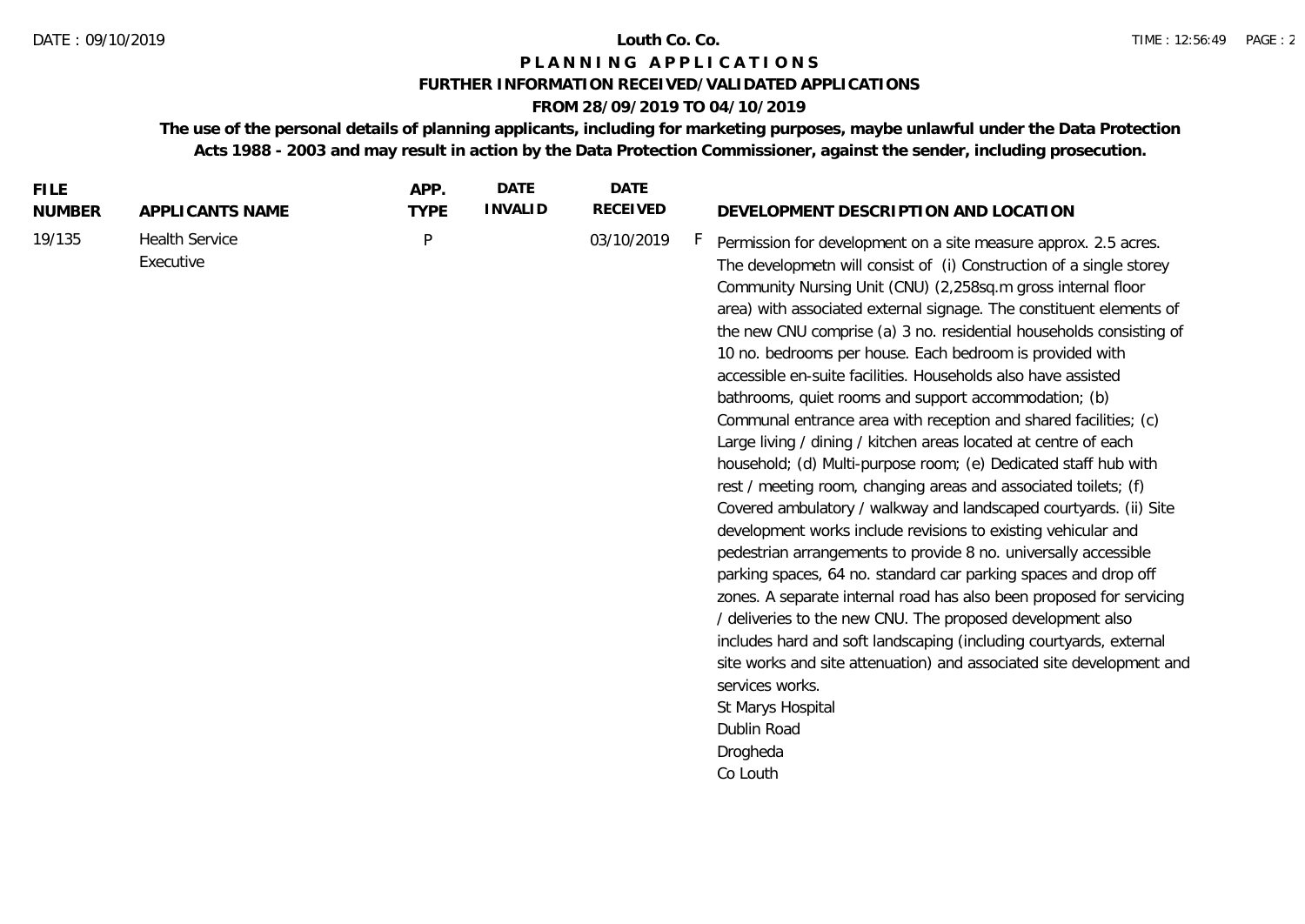### **FURTHER INFORMATION RECEIVED/VALIDATED APPLICATIONS**

# **FROM 28/09/2019 TO 04/10/2019**

**The use of the personal details of planning applicants, including for marketing purposes, maybe unlawful under the Data Protection Acts 1988 - 2003 and may result in action by the Data Protection Commissioner, against the sender, including prosecution.**

| <b>FILE</b><br><b>NUMBER</b> | APPLICANTS NAME           | APP.<br><b>TYPE</b> | <b>DATE</b><br><b>INVALID</b> | <b>DATE</b><br><b>RECEIVED</b> | DEVELOPMENT DESCRIPTION AND LOCATION                                                                                                                                                                                                                                                                                                                 |
|------------------------------|---------------------------|---------------------|-------------------------------|--------------------------------|------------------------------------------------------------------------------------------------------------------------------------------------------------------------------------------------------------------------------------------------------------------------------------------------------------------------------------------------------|
| 19/356                       | Mark and Donna<br>Callan  | P                   |                               | 30/09/2019                     | Permission for a new storey and a half dwelling house, new site<br>entrance, waste water treatment system and all associated site<br>works. *Significant Further Information received on 30/09/2019*.<br>Ballagan<br>Greenore<br>Co Louth                                                                                                            |
| 19/543                       | Cliona McCann             | P                   |                               | 30/09/2019                     | Permission for proposed one and a half storey design dwelling<br>house, on-site well, installation of proprietary waste water treatment<br>system/percolation area, new vehicular entrance from public road,<br>together with associated site works. *Significant Further Information<br>received on 30/09/2019*.<br>Athclare<br>Dunleer<br>Co Louth |
| 19/576                       | Stephen & Laura<br>Hickey | P                   |                               | 01/10/2019                     | Permission for a new two storey dwelling, domestic garage, new<br>vehicular entrance, effluent treatment system, percolation area and<br>all associated site development works.<br>Cavan Road<br><b>Tates and Carrans Park</b><br>Dundalk<br>Co Louth                                                                                                |